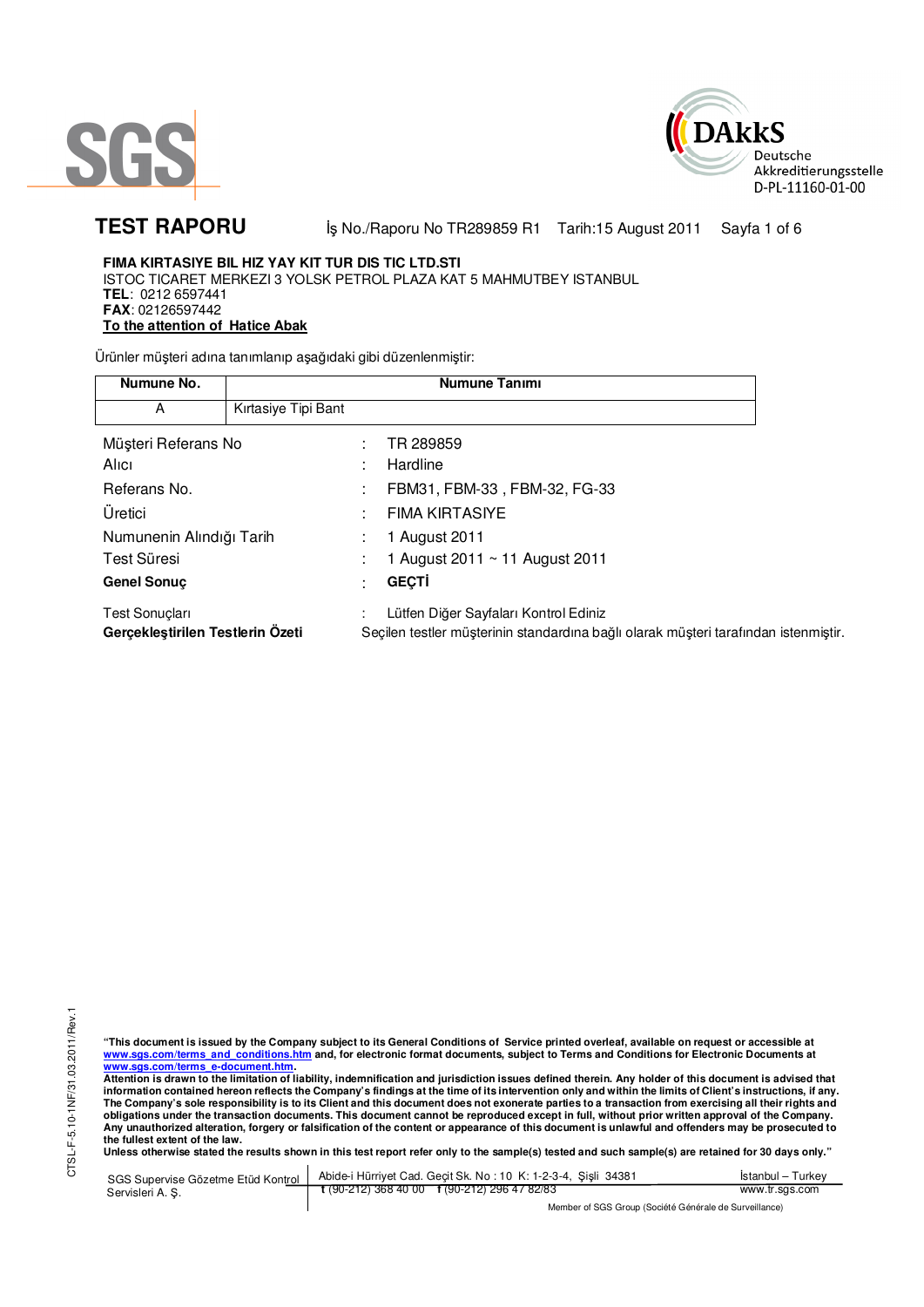



TEST RAPORU **By No./Raporu No TR289859 R1** Tarih:15 August 2011 Sayfa 2 of 6

| <b>Test Parametreleri</b> | Sonuc |
|---------------------------|-------|
| <b>Chemical tests</b>     |       |
| Azo Dyes (Textile)        |       |
| Phthalates                |       |

| Remarks       |                                                                                                                                                                                                                                                                                                                                                                                                               |  | $G = M\ddot{\mu}$ şteri standardına uygun                                                                                                                                                                                                                                                                                                                                                                                        |  |  |
|---------------|---------------------------------------------------------------------------------------------------------------------------------------------------------------------------------------------------------------------------------------------------------------------------------------------------------------------------------------------------------------------------------------------------------------|--|----------------------------------------------------------------------------------------------------------------------------------------------------------------------------------------------------------------------------------------------------------------------------------------------------------------------------------------------------------------------------------------------------------------------------------|--|--|
|               | $K = M\ddot{\mu}$ șteri standardına uygun değil                                                                                                                                                                                                                                                                                                                                                               |  |                                                                                                                                                                                                                                                                                                                                                                                                                                  |  |  |
|               |                                                                                                                                                                                                                                                                                                                                                                                                               |  | = Sınır değer belirtilmedi                                                                                                                                                                                                                                                                                                                                                                                                       |  |  |
| Notes:        |                                                                                                                                                                                                                                                                                                                                                                                                               |  | Conclusions on meet/fail are based on the test result from the actual sampling of the received sample(s).                                                                                                                                                                                                                                                                                                                        |  |  |
|               | The test results relate to the tested items only.<br>Test reports without SGS seal and authorised signatures are invalid.<br>Reported results do not include uncertainties.<br>evaluation has been carried out in accordance with UKAS and DAkkS requirements.<br>interpretations expressed herein are outside the scope of UKAS or DAkkS Accreditation.<br>Issued in Istanbul<br>Signed for and on behalf of |  | The reported expanded uncertainty is based on a standard uncertainty multiplied by a coverage factor k=2, providing a level of confidence of approximately 95%. The uncertainty<br>In this Test Report tests marked (1) are included in the UKAS Accreditation Scope, marked (2) are included in the DAkkS Accreditation Scope of this Laboratory. Opinions and<br>THIS REPORT SUPERSEDES OUR REPORT NO: 289859 DATED 11.08.2011 |  |  |
|               | SGS Supervise Gözetme Etüd<br>Kontrol Servisleri A.S.                                                                                                                                                                                                                                                                                                                                                         |  |                                                                                                                                                                                                                                                                                                                                                                                                                                  |  |  |
| Neslihan Erol |                                                                                                                                                                                                                                                                                                                                                                                                               |  | Ayse Cimen                                                                                                                                                                                                                                                                                                                                                                                                                       |  |  |
|               | <b>Customer Relations Supervisor</b>                                                                                                                                                                                                                                                                                                                                                                          |  | <b>Customer Services Manager</b>                                                                                                                                                                                                                                                                                                                                                                                                 |  |  |
|               |                                                                                                                                                                                                                                                                                                                                                                                                               |  | $ -$                                                                                                                                                                                                                                                                                                                                                                                                                             |  |  |

CTSL-F-5.10-1NF/31.03.2011/Rev.1 CTSL-F-5.10-1NF/31.03.2011/Rev.1

"This document is issued by the Company subject to its General Conditions of Service printed overleaf, available on request or accessible at<br>www.sgs.com/terms\_and\_conditions.htm\_and, for electronic format documents, subjec

<mark>www.sgs.com/terms\_e-document.htm.</mark><br>Attention is drawn to the limitation of liability, indemnification and jurisdiction issues defined therein. Any holder of this document is advised that information contained hereon reflects the Company's findings at the time of its intervention only and within the limits of Client's instructions, if any.<br>The Company's sole responsibility is to its Client and this document obligations under the transaction documents. This document cannot be reproduced except in full, without prior written approval of the Company.<br>Any unauthorized alteration, forgery or falsification of the content or appeara

**Unless otherwise stated the results shown in this test report refer only to the sample(s) tested and such sample(s) are retained for 30 days only."** 

| SGS Supervise Gözetme Etüd Kontrol | Abide-i Hürriyet Cad. Gecit Sk. No: 10 K: 1-2-3-4, Sisli 34381 | Istanbul – Turkev |  |  |
|------------------------------------|----------------------------------------------------------------|-------------------|--|--|
| Servisleri A. S.                   | $\frac{1}{2}$ (90-212) 368 40 00 f (90-212) 296 47 82/83       | www.tr.sgs.com    |  |  |
|                                    | Member of SGS Group (Société Générale de Surveillance)         |                   |  |  |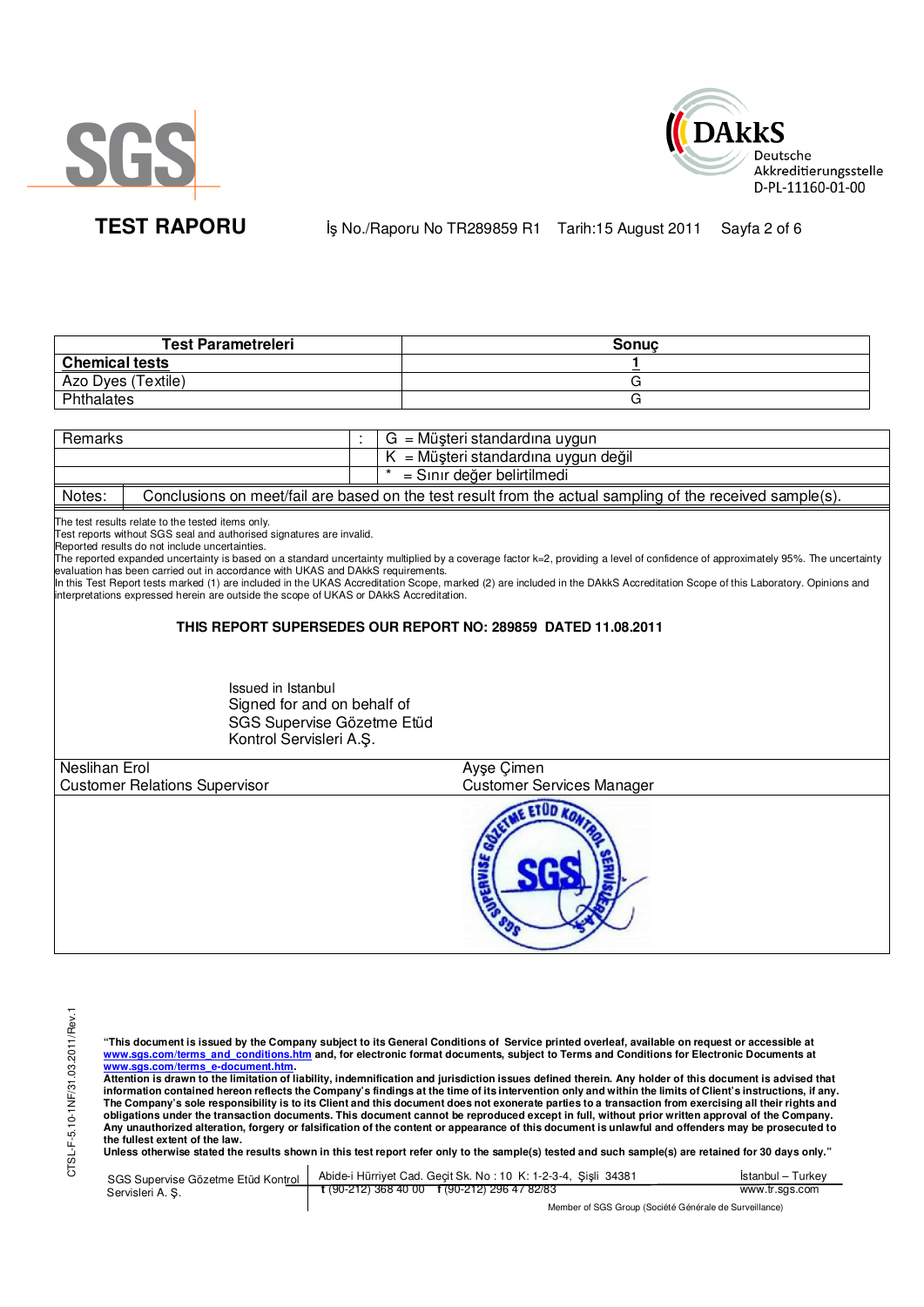



TEST RAPORU **By No./Raporu No TR289859 R1 Tarih:15 August 2011** Sayfa 3 of 6

# **Component List / List of Materials for Chemical Test**

| No.<br>Sample | <b>Sample Description</b> | Colour<br>Sample | <b>Material No.</b> | Component | <b>Material</b> | Colour |
|---------------|---------------------------|------------------|---------------------|-----------|-----------------|--------|
|               | band                      |                  |                     | mair      | <b>Plastic</b>  | clear  |

"This document is issued by the Company subject to its General Conditions of Service printed overleaf, available on request or accessible at<br>www.sgs.com/terms\_and\_conditions.htm\_and, for electronic format documents, subjec <mark>www.sgs.com/terms\_e-document.htm.</mark><br>Attention is drawn to the limitation of liability, indemnification and jurisdiction issues defined therein. Any holder of this document is advised that

information contained hereon reflects the Company's findings at the time of its intervention only and within the limits of Client's instructions, if any.<br>The Company's sole responsibility is to its Client and this document **obligations under the transaction documents. This document cannot be reproduced except in full, without prior written approval of the Company. Any unauthorized alteration, forgery or falsification of the content or appearance of this document is unlawful and offenders may be prosecuted to the fullest extent of the law.** 

**Unless otherwise stated the results shown in this test report refer only to the sample(s) tested and such sample(s) are retained for 30 days only."** 

SGS Supervise Gözetme Etüd Kontrol Servisleri A. Ş. Abide-i Hürriyet Cad. Geçit Sk. No : 10 K: 1-2-3-4, Şişli 34381 **t** (90-212) 368 40 00 **f** (90-212) 296 47 82/83 İstanbul – Turkey www.tr.sgs.com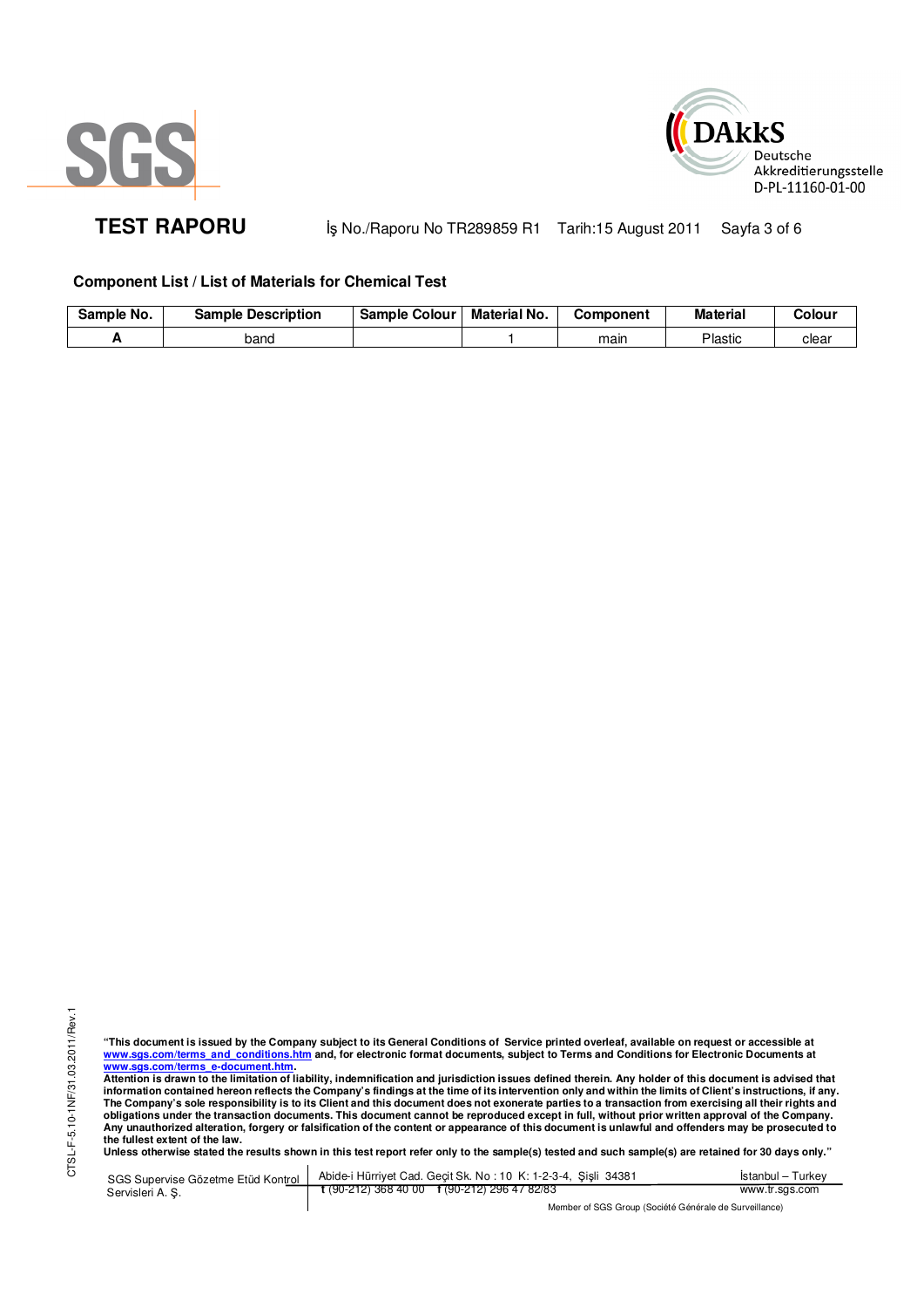



**TEST RAPORU** iş No./Raporu No TR289859 R1 Tarih:15 August 2011 Sayfa 4 of 6

## **Detail Test Result:**

| <b>Azo Dyes (Textile)<sup>2</sup></b>                                                                                                                                                                                                                                        |                |              |  |  |
|------------------------------------------------------------------------------------------------------------------------------------------------------------------------------------------------------------------------------------------------------------------------------|----------------|--------------|--|--|
| Test Method:<br>ACCORDING TO BS EN 14362-1:2003 - ANALYSIS BY GC-MS/HPLC-DAD                                                                                                                                                                                                 |                |              |  |  |
| <b>Component</b>                                                                                                                                                                                                                                                             | <b>Cas No</b>  | $\mathbf{1}$ |  |  |
| 4-Aminobiphenyl                                                                                                                                                                                                                                                              | $92 - 67 - 1$  | n.d.         |  |  |
| <b>Benzidine</b>                                                                                                                                                                                                                                                             | 92-87-5        | n.d.         |  |  |
| 4-Chlor-o-toluidine                                                                                                                                                                                                                                                          | 95-69-2        | n.d.         |  |  |
| 2-Naphthylamine                                                                                                                                                                                                                                                              | $91 - 59 - 8$  | n.d.         |  |  |
| o-Aminoazotoluene                                                                                                                                                                                                                                                            | 97-56-3        | n.d.         |  |  |
| 5-nitro-o-toluidine / 2-Amino-4-nitrotoluene                                                                                                                                                                                                                                 | 99-55-8        | n.d.         |  |  |
| 4-Chloroaniline                                                                                                                                                                                                                                                              | 106-47-8       | n.d.         |  |  |
| 4-methoxy-m-phenylenediamine / 2,4-Diaminoanisole                                                                                                                                                                                                                            | 615-05-4       | n.d.         |  |  |
| 4,4'-Diaminodiphenylmethane                                                                                                                                                                                                                                                  | 101-77-9       | n.d.         |  |  |
| 3,3'-Dichlorobenzidine                                                                                                                                                                                                                                                       | $91 - 94 - 1$  | n.d.         |  |  |
| 3,3'-Dimethoxybenzidine                                                                                                                                                                                                                                                      | 119-90-4       | n.d.         |  |  |
| 3,3'-Dimethylbenzidine                                                                                                                                                                                                                                                       | 119-93-7       | n.d.         |  |  |
| 4,4'-methylenedi-o-toluidine /                                                                                                                                                                                                                                               |                | n.d.         |  |  |
| 3,3'-Dimethyl-4,4'-diaminodiphenylmethane                                                                                                                                                                                                                                    | 838-88-0       |              |  |  |
| p-Cresidine                                                                                                                                                                                                                                                                  | 120-71-8       | n.d.         |  |  |
| 4,4'-Methylene-bis-(2-chloroaniline)                                                                                                                                                                                                                                         | $101 - 14 - 4$ | n.d.         |  |  |
| 4,4'-Oxydianiline                                                                                                                                                                                                                                                            | 101-80-4       | n.d.         |  |  |
| 4,4'-Thiodianiline                                                                                                                                                                                                                                                           | 139-65-1       | n.d.         |  |  |
| o-Toluidine                                                                                                                                                                                                                                                                  | 95-53-4        | n.d.         |  |  |
| 4-methyl-m-phenylenediamine / 2,4-Toluylendiamine                                                                                                                                                                                                                            | 95-80-7        | n.d.         |  |  |
| 2,4,5-Trimethylaniline                                                                                                                                                                                                                                                       | 137-17-7       | n.d.         |  |  |
| **4-aminoazobenzene                                                                                                                                                                                                                                                          | 60-09-3        | n.d.         |  |  |
| O-Anisidine                                                                                                                                                                                                                                                                  | 90-04-0        | n.d.         |  |  |
|                                                                                                                                                                                                                                                                              | Sonuç          | <b>GECTI</b> |  |  |
| $Note(s)$ :                                                                                                                                                                                                                                                                  |                |              |  |  |
| $n.d. = not detected$                                                                                                                                                                                                                                                        |                |              |  |  |
| $* =$ exceed the limit                                                                                                                                                                                                                                                       |                |              |  |  |
| Detection Limit = 5 mg/kg (for individual compound)                                                                                                                                                                                                                          |                |              |  |  |
| Requirement by the client=<br>$30 \,\mathrm{mg/kg}$                                                                                                                                                                                                                          |                |              |  |  |
| ** Test result for 4-aminoazobenzene (CAS no.: 60-09-3) is considered as "not detected" (i.e. <5mg/kg) since both aniline<br>Remark:<br>and/or 1,4-phenylenediamine is not found (i.e. <5mg/kg) by mentioned test method.<br>Max. limit specified by EU directive 2002/61/EC |                |              |  |  |
| ± 30%<br>Total Uncertainty $=$                                                                                                                                                                                                                                               |                |              |  |  |

"This document is issued by the Company subject to its General Conditions of Service printed overleaf, available on request or accessible at<br>www.sgs.com/terms\_and\_conditions.htm\_and, for electronic format documents, subjec

www.sgs.com/terms\_e-document.htm.<br>Attention is drawn to the limitation of liability, indemnification and jurisdiction issues defined therein. Any holder of this document is advised that<br>information contained hereon reflect obligations under the transaction documents. This document cannot be reproduced except in full, without prior written approval of the Company.<br>Any unauthorized alteration, forgery or falsification of the content or appeara

**Unless otherwise stated the results shown in this test report refer only to the sample(s) tested and such sample(s) are retained for 30 days only."** 

| SGS Supervise Gözetme Etüd Kontrol | Abide-i Hürriyet Cad. Gecit Sk. No: 10 K: 1-2-3-4, Sisli 34381       | Istanbul – Turkev |  |  |
|------------------------------------|----------------------------------------------------------------------|-------------------|--|--|
| Servisleri A. S.                   | $\frac{1}{2}$ (90-212) 368 40 00 $\frac{1}{2}$ (90-212) 296 47 82/83 | www.tr.sgs.com    |  |  |
|                                    | Member of SGS Group (Société Générale de Surveillance)               |                   |  |  |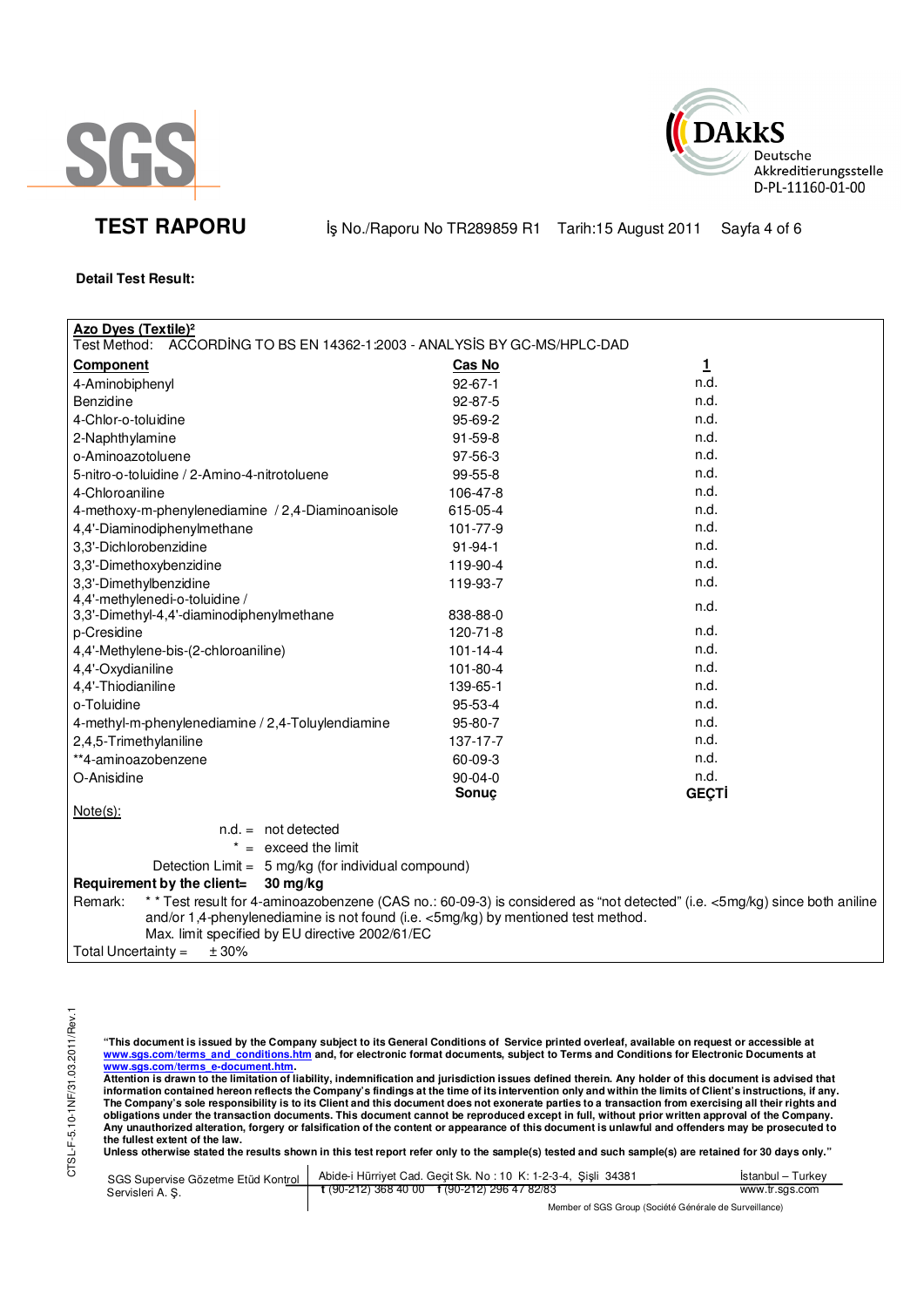



TEST RAPORU **By No./Raporu No TR289859 R1 Tarih:15 August 2011** Sayfa 5 of 6

| Phthalates <sup>2</sup>             |                                                                                                                                                                                                          |              |
|-------------------------------------|----------------------------------------------------------------------------------------------------------------------------------------------------------------------------------------------------------|--------------|
| Test Method:                        | WITH REFERENCE TO ASTM D3421:1975 - ANALYSIS BY GC/MS                                                                                                                                                    |              |
| <b>Component</b>                    | Cas No                                                                                                                                                                                                   | 1            |
| Dibutyl Phthalate (DBP)             | 84-74-2                                                                                                                                                                                                  | n.d.         |
| Benzylbutyl Phthalate (BBP)         | 85-68-7                                                                                                                                                                                                  | n.d.         |
| Bis-(2-ethylhexyl) Phthalate (DEHP) | 117-81-7                                                                                                                                                                                                 | n.d.         |
| Diisononyl Phthalate (DINP)         | 28553-12-0                                                                                                                                                                                               | n.d.         |
| Di-n-octyl Phthalate (DNOP)         | 117-84-0                                                                                                                                                                                                 | n.d.         |
| Diisodecyl Phthalate (DIDP)         | 26761-40-0                                                                                                                                                                                               | n.d.         |
|                                     | Sonuc                                                                                                                                                                                                    | <b>GEÇTİ</b> |
| $Note(s)$ :                         |                                                                                                                                                                                                          |              |
| $n.d. =$                            | not detected                                                                                                                                                                                             |              |
| $^\star$<br>$=$                     | exceed the limit                                                                                                                                                                                         |              |
| $\leq$ =                            | less than                                                                                                                                                                                                |              |
| Detection $Limit =$                 | For DBP, BBP, DEHP and DNOP: 0,003%, For DINP, DIDP: 0,01% (for<br>individual compound)                                                                                                                  |              |
| Total Uncertainty=                  | ±25%                                                                                                                                                                                                     |              |
| Recommended Max. Limit=             | 0,1 % for Total (DBP+BBP+DEHP) For all childcare articles<br>0,1 % for Total (DINP+DNOP+DIDP) For childcare articles if it can be placed in the<br>mouth                                                 |              |
| Remark:                             |                                                                                                                                                                                                          |              |
|                                     | Recommended Max. limit specified by entries 51 and 52 of Regulation (EC) No<br>552/2009 amending Annex XVII of REACH Regulation (EC) No 1907/2006<br>(previously restricted under Directive 2005/84/EC). |              |

"This document is issued by the Company subject to its General Conditions of Service printed overleaf, available on request or accessible at<br>www.sgs.com/terms\_and\_conditions.htm\_and, for electronic format documents, subjec

www.sgs.com/terms\_e-document.htm.<br>Attention is drawn to the limitation of liability, indemnification and jurisdiction issues defined therein. Any holder of this document is advised that<br>information contained hereon reflect obligations under the transaction documents. This document cannot be reproduced except in full, without prior written approval of the Company.<br>Any unauthorized alteration, forgery or falsification of the content or appeara

**Unless otherwise stated the results shown in this test report refer only to the sample(s) tested and such sample(s) are retained for 30 days only."** 

| SGS Supervise Gözetme Etüd Kontrol | Abide-i Hürriyet Cad. Gecit Sk. No: 10 K: 1-2-3-4, Sisli 34381 | Istanbul – Turkev |  |  |
|------------------------------------|----------------------------------------------------------------|-------------------|--|--|
| Servisleri A. S.                   | $\frac{1}{2}$ (90-212) 368 40 00 f (90-212) 296 47 82/83       | www.tr.sgs.com    |  |  |
|                                    | Member of SGS Group (Société Générale de Surveillance)         |                   |  |  |